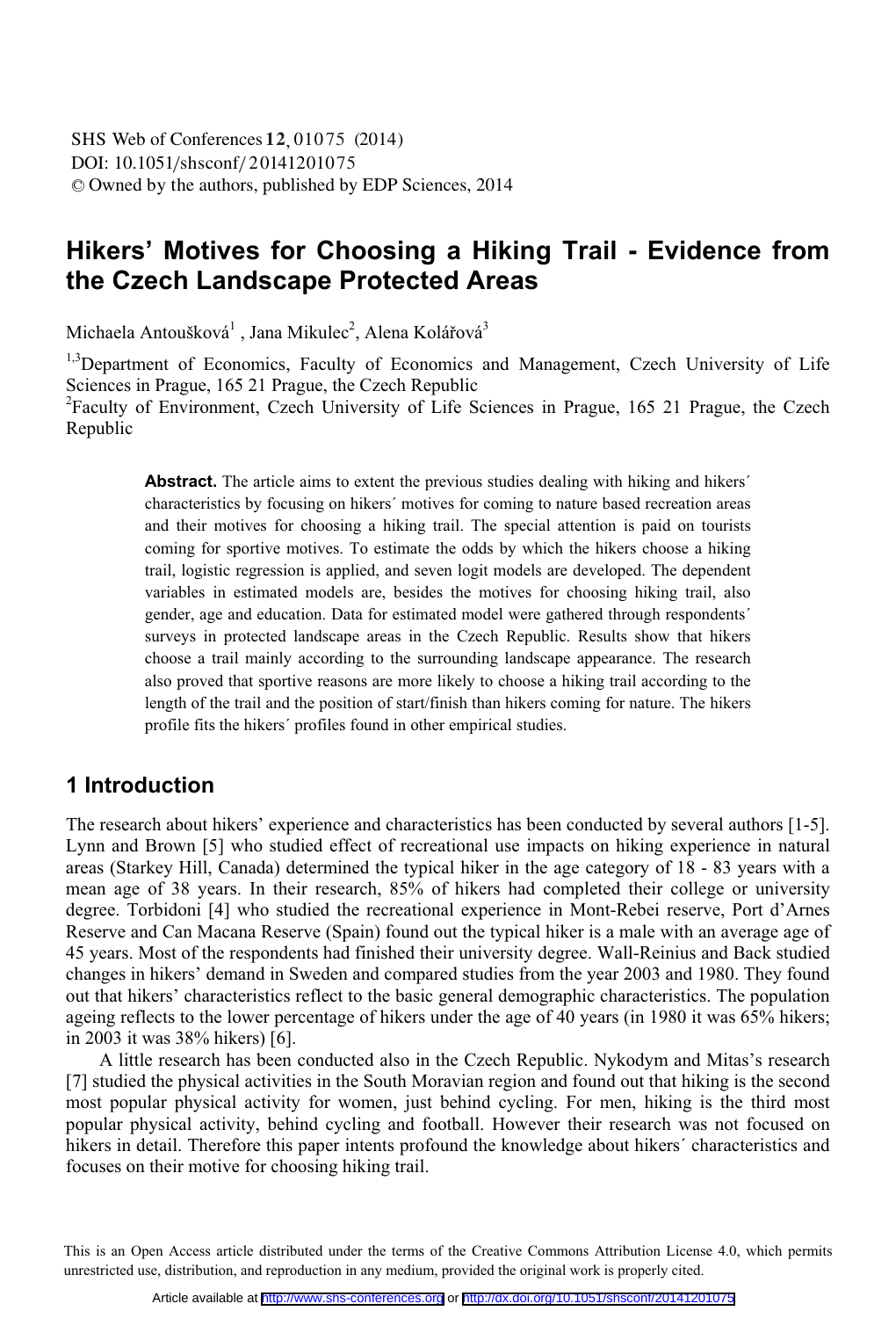The overall aim of the research is specified as identifying hikers' profile and determination key factor influencing the decision made about choosing the hiking trail. The particular focus will be paid on hikers with sportive motives (SM) and following question will be answered:

- - Is there a statistical significance in hiker's profile between hikers coming to studied nature based areas for sportive motives and those coming for other motives? (hypothesis to be tested: H0 – there is no difference in personal characteristics between hikers coming for sportive motives and those coming for other motives).
- - What are the odds that hikers coming for sport motives to studied areas choose a hiking trail according to preferred motives in comparison to those coming for other motives?

# **2 Methods**

The research was conducted in recreational nature areas ensuring variety in hiking conditions and motives for choosing a hiking trail: landscape protected areas (LPA) - Kokořínsko, Železné Hory, Český Kras and Blaník (see table 1)

| Name of LPA   | area                     | specifics                                                                                                                                                                                                                   |  |  |  |
|---------------|--------------------------|-----------------------------------------------------------------------------------------------------------------------------------------------------------------------------------------------------------------------------|--|--|--|
| Kokořínsko    | 272.66 $km^2$            | 143 sections of hiking trails; characterized by various objects formed<br>by selective erosion and the variety in vegetation species. The tourist<br>activity is supported by original architecture and historical objects. |  |  |  |
| Železné Hory  | $285.87 \text{ km}^2$    | 160 sections of hiking trails; characterized by high forest coverage.<br>Despite long populating it preserves many nature places.                                                                                           |  |  |  |
| Český Kras    | $132.25$ km <sup>2</sup> | 62 sections of hiking trails; formed along the Berounka River. This<br>area represents the largest karst location in the Czech Republic with<br>valuable thermophilic oak and hornbeam forest.                              |  |  |  |
| <b>Blaník</b> | 40.31 km <sup>2</sup>    | 11 sections of hiking trails, valuable acidophilic beechwood forests                                                                                                                                                        |  |  |  |

**Table 1.** Studied Areas

# **2.1 Data Collection**

Hikers' surveys were conducted from April to September 2011. Data were collected on the 80 crossing trail spots to ensure the reliably of data. Hikers were questioned in face-to-face interviews to ensure that respondents understood properly asked questions.

The questionnaire was divided into two main parts. The first part studied the hikers' motive to come to studied areas and preferences to choose a hiking trail: sport, being in nature, seeing cultural/natural attractions, visiting friends and relatives, business purposes, and stop over on their further journey. Consequently, hikers were questioned about their motives for choosing a hiking trail: length of trail, landscape appearance, trail leads along the settlements (folk architecture), trail lead through forest, natural and cultural sightseeing, location of starting point and finish of the trail, good transport accessibility, other reason not specified above. The second part focused on hikers' personal characteristics, namely: gender, age and education.

A total of 1 443 questionnaires were collected. Conducted Chi-square test (p-value 0,198) shows that the representation of hikers interviewed in the research and the real representation of hikers according to the demographic characteristics is not different; the results are considered as valuable.

## **2.2 Logit Model Set Up**

The answers hikers provided are transformed into "yes" and "no" answers, so the binary logit model is developed. The dependent variable in an estimated model is the motive for choosing a hiking trail. The independent variables in studied model match factors that may influence hikers´ decision: gender,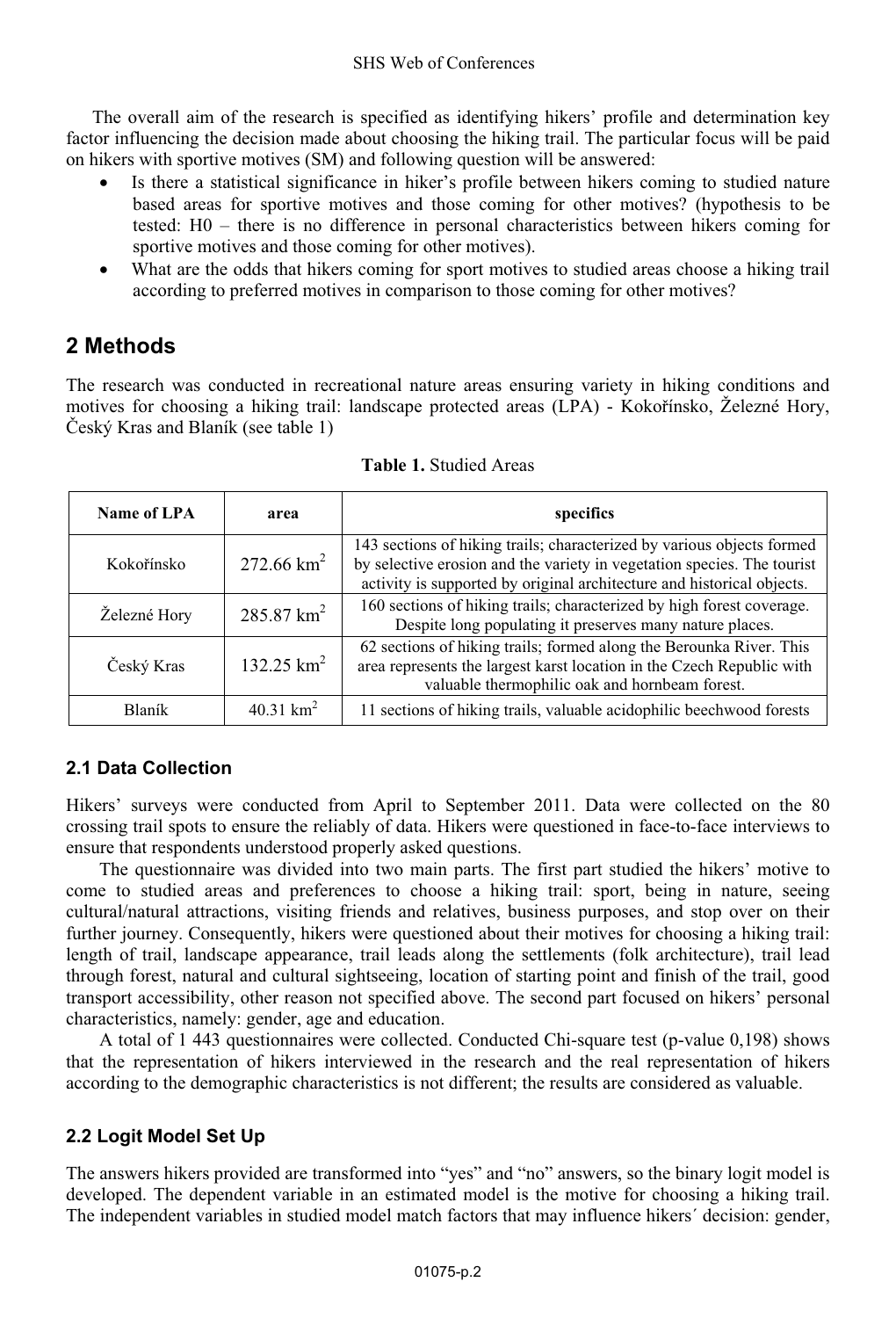age, the highest obtained education, and reasons for visiting landscape protected areas. Hikers' responses about their preferred motive for choosing a hiking trail enabled to set up seven binary logit models. General model function is determined as:

ln  $(p/(1-p)) = \alpha + \beta 1$  (motives for choosing the PLAs) +  $\beta$ 2 (gender) +  $\beta$ 3 (age) +  $\beta$ 4 (education) + e, where,ln  $(p/(1-p))$  is logit or log odds ratio of dependent variable,  $\alpha$  is constant,  $\beta$  is coefficient of dependent variable, e is error term.

The independent categorical variables in designed models are subsequently coded according to the studied variables. Reasons to visits LPA are coded as: Reasons to visit LPA (1) – being in nature; (2) – natural/cultural sightseeing; (3) – visiting friends/relatives; (4) – business trips; (5) – stop over on further journey; (6) – other motives not specified above. The reference category for Reasons to visit is represented by hikers coming for sport motives.

Category of Gender is coded as: Gender (1) – man; the reference category for Gender is woman. Education is coded as: Education  $(1)$  – without an education;  $(2)$  – elementary;  $(3)$  – high school;  $(4)$  – college/technical institute. The reference category for Education is hikers with a university degree.

All analysed models are tested by Chi – square test, -2 log likelihood ration as a measure of how well the estimated model fits the likelihood. Tests that explain the variability of the dependent variable are applied - Cox&Snell R Square and Nagelkerke R Square [8]. Cox&Snell R Square, Nagelkerke R Square and  $-2 \log$  likelihood are for guidance only since they can take moderate or low levels, even when the estimated model could be appropriate and useful, due to the fact that the dependent variable is categorical [9]. Finally the Hosmer and Lemeshow test was applied [9].

## **3 Results**

The main motivation for hikers coming to LPAs is being in nature (46.0%). For natural and cultural sightseeing is 26.3% of hikers, for sporting activities 10.4% of hikers, to visit friends and relatives is 6.7% of hikers. The lowest number of hikers come for business purposes (3.5%) and 6.5% of hikers stop in LPA on their way to other destinations.

 Most hikers choose the hiking trail according to landscape appearance (57%). Concrete objects close to the chosen trail or along the trail are important for 51.7% of hikers. For a significant part of hikers (32.8%) it is important that the trail leads through the forest. The length of trail signifies important reasons for choosing the hiking trail for 13.4% of hikers. The accessibility of the trail is significant for 11.8% of hikers and the location of starting point and finish of the trail influences the decision of 10.4% of hikers. Settlement and surrounding architecture is the least important motive for choosing a hiking trail.

 Respondents asked in the survey are women (53.8%) and men (46.2%) with an average age of 35 years. The most of the respondents have a university degree (41.6%) and high school education (40.6%), 6.7% of hikers reach only elementary education, 9.2% of hikers reach technical institute degree. Without any education there are 1.8% of hikers. Men tend to choose hiking trails according to the landscape appearance, architecture, settlements, and concrete objects along the trail. The increase in age results in higher odd of choosing the trail according to the architecture and settlement located along the trail. Other age variables are close to one, so no significant relation can be derived. Hikers without education tend to choose a trail according to the landscape surrounding, concrete objects and positions of start and finish than those with a university degree. Hikers with university degrees are more likely to choose a hiking trail according concrete objects, accessibility and position of start and finish than those with elementary education. Hikers with high school education are more likely to choose a hiking trail according to position of start and finish than hikers coming for sportive motives. Hikers coming for sportive motives are more likely to choose according to surrounding landscape, concrete objects and location of start and finish than those with college or technical institute education.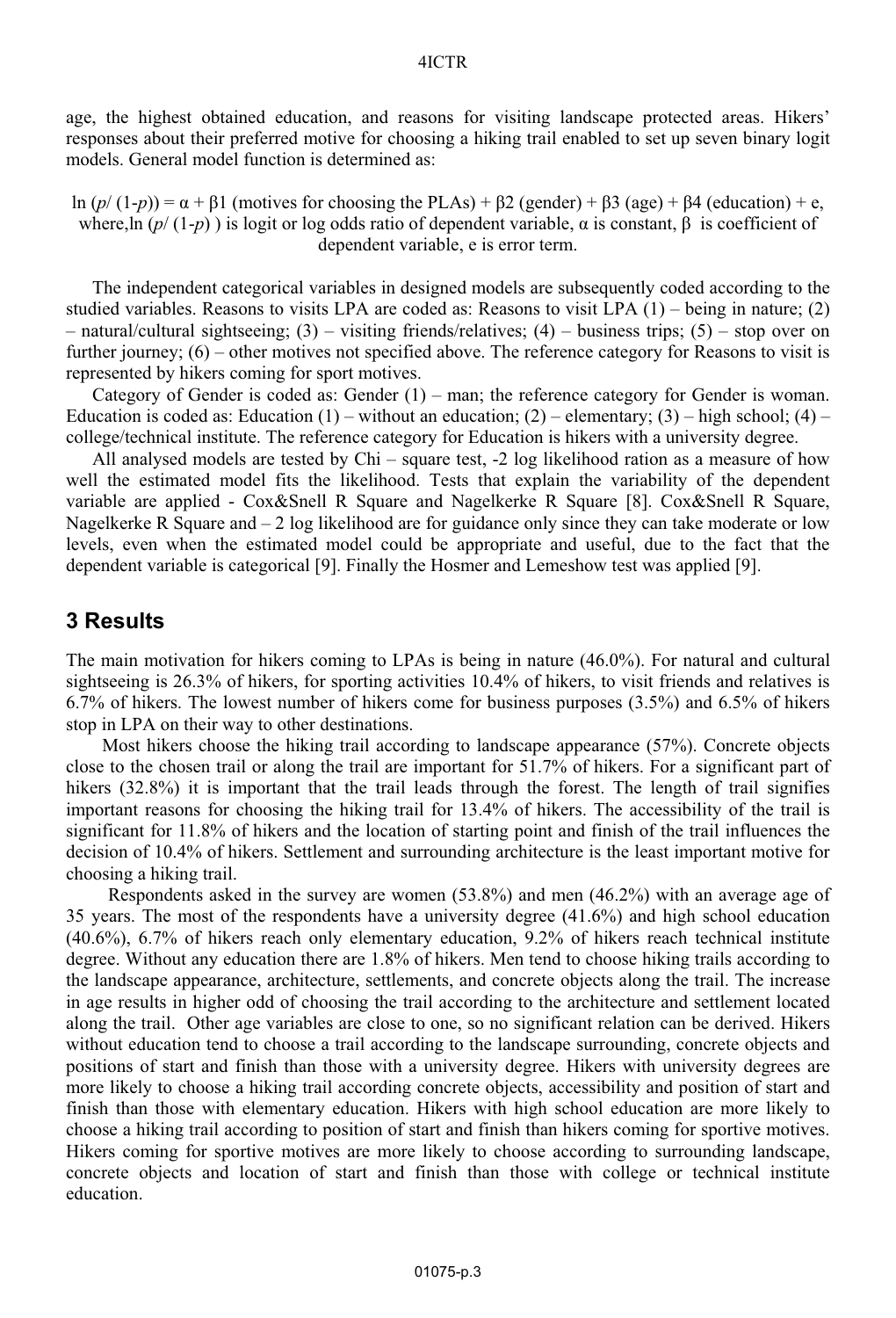### **3.1 Profile of Hiker Coming Mainly for Sportive Purposes**

Hikers coming to LPAs for sporting purposes choose a hiking trail mainly according to the landscape appearance along the trail  $(52.9\%)$ , forest surrounding  $(17.6\%)$ , concrete objects along the trail  $(10.2\%)$ , position of start and finish  $(7.3\%)$ , trail length  $(5.8\%)$ , accessibility  $(4.4\%)$ , and settlements and architecture along the trail (1.4%). There is double the amount of men than females for sporting purposes. The majority of hikers are high school and university educated (62.3%). Hikers with elementary education make 26.2% and hikers with college or technical institute make 10.5%. There are 1% of hikers without education. The average age of hiker coming for sportive motives to studied areas is 32.8 years.

 Based on the results from conducted t-test statistics, which proved not statistical significant parameters, the hypothesis that there is no difference in age between hikers coming for sportive motives and those coming for other motives, cannot be rejected. Similarly, the hypotheses cannot be rejected for parameters of education and gender.

### **3.2 Motive for Choosing a Hiking Trail**

### *3.2.1 Model 1: Length of Trail*

Logit (length of trail) =  $-0.871 - 0.373$  Motives to visit (1) – 0.784 Motives to visit (2) + 0.042 Motives to visit  $(3)$  – 0.715 Motives to visit  $(4)$  – 0.198 Motives to visit  $(5)$  – 0.151 Motives to visit  $(6) - 0.193$  Gender  $(1) - 0.008$  Age – 0.443 Education  $(1) + 0.572$  Education  $(2) - 0.348$  Education  $(3) - 0.515$  Education  $(4)$ 

Model 1 reveals that hikers coming to studied areas for SM are 3.12 times more likely to choose a hiking trail according to its length than hikers coming for being in nature. Similarly the odds that hikers choose the trail according to its length is 1.83 times higher by hikers coming for SM than those coming for natural and cultural attractions and 1.95 times higher than for those coming for business purposes. The similar relation between studied dependent and independent variables is seen in other motives for visiting LPAs. The only exception are hikers coming for visiting friends and relatives, those hikers are more likely to choose hiking trails according to the length of trails than hikers coming for sportive purposes.

### *3.2.2. Model 2: Appearance of Surrounding Landscape*

Logit (Appearance of surrounding landscape ) =  $0.003 - 0.142$  Motives to visit (1) – 0.812 Motives to visit (2) – 1.654 Motives to visit (3) – 1.418 Motives to visit (4) – 0.085 Motives to visit (5) – 0.505 Motives to visit  $(6) + 0.993$  Gender  $(1) + 0.011$  Age  $+ 1.342$  Education  $(1) + 0.161$  Education  $(2)$  – 0.030 Education (3) – 0.191 Education (4)

Designed model reveals that hikers coming for sportive purposes are 2.25 times more likely to choose hiking trail according to surrounding landscape than those coming to see cultural and natural attractions. Similarly the odd of choosing the trail according to its landscape surrounding is 2.23 times higher by hikers coming for sports than those coming to visit friends and relatives, and 4.13 times higher than by hikers coming for business purposes. There is also statistical proof that men are 1.5 times more likely to choose a hiking trail according its landscape appearance than women.

#### *3.2.3 Model 3: Architecture and Settlement Along the Trail*

Logit (Architecture and settlement along the trail)  $=$  -4.364 + 0.704 Motives to visit (1) + 0.288 Motives to visit  $(2) + 0.164$  Motives to visit  $(3) + 0.198$  Motives to visit  $(4) + 0.493$  Motives to visit  $(5)$  – 18.504 Motives to visit  $(6)$  + 0.201 Gender  $(1)$  + 0.035 Age – 17.738 Education  $(1)$  + 0.435 Education  $(2)$  – 0.294 Education  $(3)$  – 0.535 Education  $(4)$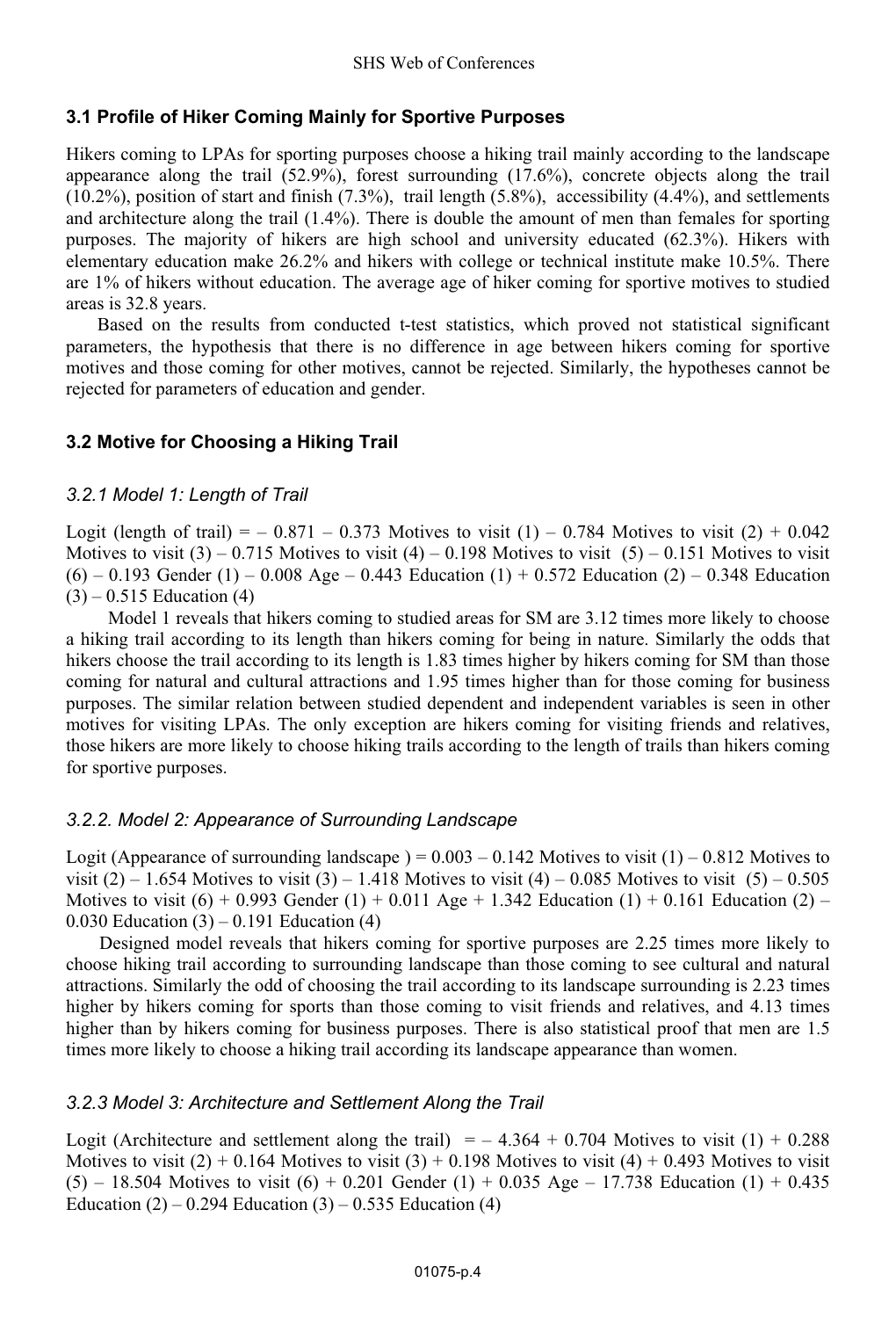Hikers coming to LPAs for visiting relatives and friends are 1.18 times more likely to choose a hiking trail according the proximity of architecture than hikers coming for SM. Similarly hikers coming for natural and cultural attractions are 1.33 more likely to choose a hiking trail according to the proximity of architecture than hikers coming for SM. Other predictors of motives for coming to studied areas not statistically significant in designed model. Parameter of age is statistically significant on  $\alpha = 0.05$  level and positive. However exp( $\beta$ ) coefficient is close to zero (1.035), so the relation between age and odd of choosing the trail according to the architecture and settlement along the trail is not clearly defined.

#### *3.2.4 Model 4: Forest Surrounding Along the Trail*

Logit (Forest surrounding along the trail) =  $-0.006 - 0.083$  Motives to visit (1) – 1.306 Motives to visit  $(2) - 0.905$  Motives to visit  $(3) - 1.138$  Motives to visit  $(4) - 0.946$  Motives to visit  $(5) - 0.887$ Motives to visit  $(6) + 0.247$  Gender  $(1) - 0.005$  Age – 0.495 Education  $(1) + 0.623$  Education  $(2)$  – 0.126 Education  $(3) - 0.768$  Education  $(4)$ 

Hikers coming to the studied areas to see cultural and natural attractions ( $\exp(\beta) = 0.271$ ) and hikers coming for visiting friends and relatives ( $exp(\beta) = 0.404$ ) are less likely to choose the trail according to the fact that the trail leads through the forest than hikers coming for sport. On the other hand, hikers stopping on their way to other destination(s) are 1.64 times more likely to choose hiking trails according to its forest surrounding than those coming for sportive motives.

#### *3.2.5 Model 5: Concrete Objects Along the Trail*

Logit (Concrete objects along the trail) =  $0.919 - 0.910$  Motives to visit  $(1) + 0.165$  Motives to visit  $(2) - 0.487$  Motives to visit  $(3) - 0.813$  Motives to visit  $(4) - 0.615$  Motives to visit  $(5) - 0.916$ Motives to visit  $(6) - 0.270$  Gender  $(1) - 0.001$  Age + 0.372 Education  $(1) - 1.376$  Education  $(2) -$ 0.023 Education  $(3) + 0.187$  Education  $(4)$ 

Analysed model reveals that hikers coming to studied LPAs for other than sportive motives are more likely to choose a hiking trail according concrete objects along the trail than those coming for sportive motives. The statistically proved predictors are hikers coming for cultural and natural attractions ( $exp(B) = 15.387$ ); hikers coming for visiting friends and relatives ( $exp(B) = 34.226$ ); hikers stopping on their further journey ( $\exp(\beta) = 1.626$ ). Statistically significant parameter on  $\alpha = 0.05$  level is a predictor of education. Not educated hikers are 20.724 times more like to choose the hiking trail according to the concrete objects along the trail than those with university degree.

#### *3.2.6 Model 6: Location of Start and Finish*

Logit (Location of start and finish) =  $-0.894 - 0.368$  Motives to visit (1)  $-0.976$  Motives to visit (2)  $-1.446$  Motives to visit (3) + 0.337 Motives to visit (4) + 0.610 Motives to visit (5) – 0.151 Motives to visit  $(6) + 0.641$  Gender  $(1) - 0.001$  Age – 19.493 Education  $(1) - 0.354$  Education  $(2) - 0.186$ Education  $(3)$  – 0.080 Education  $(4)$ 

Interpreting statistically significant predictors, the analysed model reveals, that hikers coming for sport are 1.67 times more likely to choose a hiking trail according to location of start and finish and those coming for being in nature and 1.66 times more likely than those coming for other than specified reasons. Hikers with elementary education are less likely to choose hiking trail than those with university education ( $exp(\beta) = 0.253$ ).

#### *3.2.7 Model 7: Good Accessibility*

Logit (Good accessibility) =  $-1.449 + 0.153$  Motives to visit (1)  $-0.434$  Motives to visit (2)  $-1.309$ Motives to visit  $(3)$  – 18.940 Motives to visit  $(4)$  – 19.352 Motives to visit  $(5)$  – 0.491 Motives to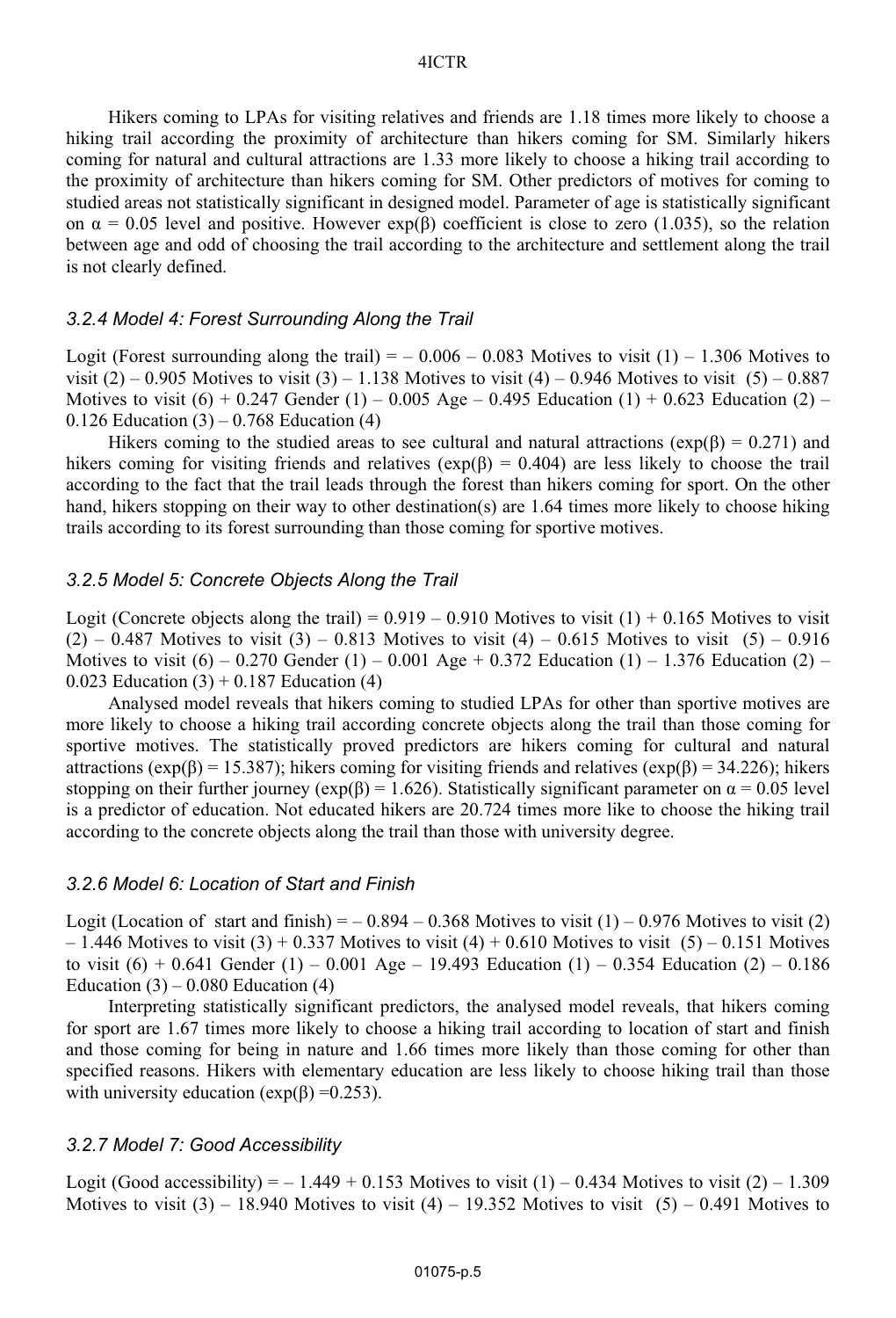#### SHS Web of Conferences

visit  $(6) + 0.437$  Gender  $(1) - 0.020$  Age – 0.104 Education  $(1) + 0.260$  Education  $(2) + 0.193$ Education  $(3) + 0.453$  Education  $(4)$ 

Studied model reveals that men are 1.89 times more likely to choose a hiking trail according to its accessibility than women. Hikers coming for seeing natural and cultural attractions are less likely to choose the hiking trail according to its accessibility than those coming for sports ( $\exp(\beta) = 0.377$ ). The age is also statistically significant parameter in analysed model. The increase in age means the decrease in odds of choosing the hiking trail according to its accessibility  $(\exp(\beta) = 0.968)$ 

|                                       | Model 1:<br>Length of trail | Model 2:<br>Appearance<br>of<br>surrounding | Model 3:<br>Architecture<br>and<br>settlement | Model 4:<br>Forest<br>surrounding | Model 5:<br>Concrete<br>objects | Model 6:<br>Location<br>of start<br>and finish | Model 7:<br>Good<br>accessibility |
|---------------------------------------|-----------------------------|---------------------------------------------|-----------------------------------------------|-----------------------------------|---------------------------------|------------------------------------------------|-----------------------------------|
| Chi-square<br>(sig.)                  | 0.003                       | 0.000                                       | 0.003                                         | 0.006                             | 0.005                           | 0.000                                          | 19.556                            |
| $2$ Log<br>Likehood                   | 326.656                     | 558.076                                     | 219.413                                       | 506.101                           | 65.183                          | 553.075                                        | 269.353                           |
| Cox&Snell<br>Square                   | 0.033                       | 0.075                                       | 0.043                                         | 0.092                             | 0.033                           | 0.102                                          | 0.044                             |
| Nagelkerke<br>R Square                | 0.060                       | 0.100                                       | 0.101                                         | 0.128                             | 0.196                           | 0.136                                          | 0.091                             |
| Hosmer and<br>Lemeshow<br>Test (sig.) | 0.865                       | 0.335                                       | 0.756                                         | 0.366                             | 0.820                           | 0.768                                          | 0.589                             |
| Percentage<br>of right<br>prediction  | 86.6                        | 62.4                                        | 92.1                                          | 67.9                              | 98.2                            | 62.8                                           | 89.6                              |

**Table 2.** Logit Models - Values

# **4 Conclusion**

Looking in detail on hiker's profile, we can conclude that typical hiker is a man with high school or university degree, 35 years old. The hiker's age correspondents to the results Lynn and Brown's research, but it is lower that Torbini's research results [13,14]. The education characteristic fits studied researches. The hypothesis that, there is no difference in personal characteristics between hikers coming for sportive motives and those coming for other motives, cannot be rejected.

Hikers choose a trail mainly (over 50%) according to the surrounding landscape appearance. Hikers coming for sportive motives rank the motives as follows (from highly prefers to less preferred): landscape appearance, forest surrounding, concrete objects on the trail, accessibility, length of trail, location of start/finish, and settlement and architecture along the trail. Hikers coming for other than sportive motives have different preferred motives ranking them (from highly prefers to less preferred): landscape appearance, concrete objects on the trail, forest surrounding, length of trail, accessibility, location of start/finish, and settlement and architecture along the trail.

Although analysed models are statistically significant, not all parameters in estimated logit models are statistically significant. We can conclude that hikers coming to PLAs for sportive reasons are more likely to choose a hiking trail according to the length of the trail and the position of start/finish than hikers coming for nature. Hikers coming for sport motives are also more likely to